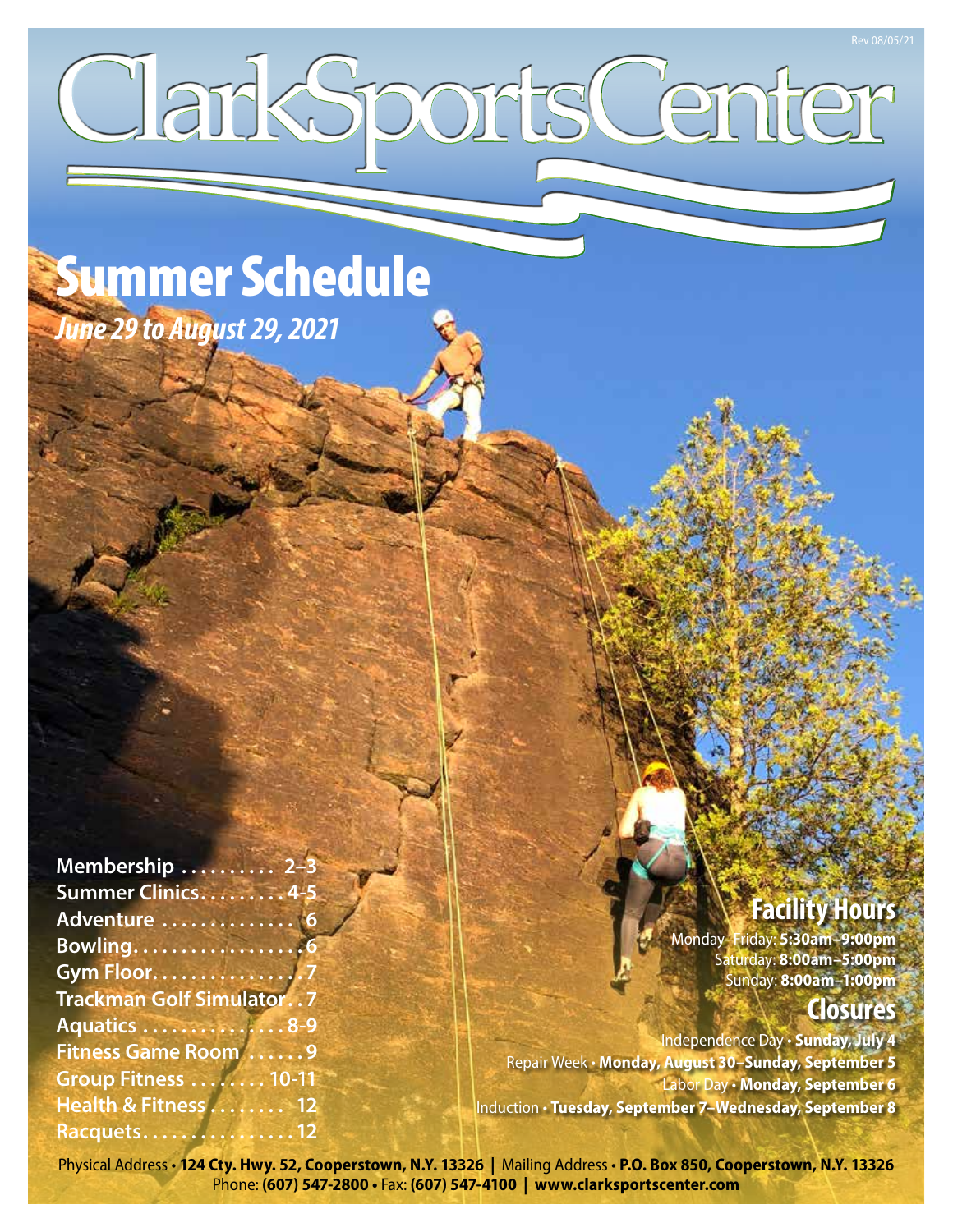# **Rates, Fees, and Payments**

| <b>Membership</b>                                                                                       | Rate                 |
|---------------------------------------------------------------------------------------------------------|----------------------|
| Preschool (0-4 years)                                                                                   | \$100                |
| Junior (5–24 years)                                                                                     | \$195                |
| Adult (25–61 years)                                                                                     | \$350                |
| Senior Citizen Single (62+)                                                                             | \$225                |
| Senior Citizen Couple (One person 62+)                                                                  | \$380                |
| Family (Two adults in household and juniors)                                                            | \$565                |
| Single Parent Family (Head of household and juniors)<br><b>Single Parents Only</b>                      | \$375                |
| Fitness Center (Additional to basic fee; Per person fee<br>billed concurrent with membership; Ages 14+) | \$144                |
| 90 Day Membership                                                                                       | One half of above    |
| Adult One Month Membership with Fitness Center<br>(30 consecutive days)                                 | \$80                 |
| Junior One Month Membership with Fitness Center<br>(30 consecutive days)                                | \$55                 |
| Family One Month Membership with Fitness Center<br>(30 consecutive days)                                | \$150                |
| <b>Family One Month Membership</b><br>(30 consecutive days)                                             | \$125                |
| 7 Day Pass                                                                                              | Inquire at Main Desk |

Applications for a reduced fee membership are available at the Main Desk. Applicants must meet income guidelines to qualify.

# **Payment Plans**

| One payment<br>(Pre-paid in Full) | Annual, 90 Day, and One Month Memberships                                                    |
|-----------------------------------|----------------------------------------------------------------------------------------------|
| Two Payment Plan                  | One half upon application with bills sent<br>biannually (Annual Membership only).            |
| <b>Quarterly Payment Plan</b>     | One quarter upon application with bills sent every<br>three months (Annual Membership only). |

*Multiple payment plans incur a \$2 processing fee for each billing.* All memberships with multiple payment plans are at minimum a one year obligation. After one year, memberships will continue to be billed but may be cancelled at any time without penalty. Failure to complete the minimum results in cancellation of membership and forfeiture of lockers with the remaining balance pending. Membership changes incur a \$10 administrative fee.

## **Monthly Options**

Payroll Direct Deposit

Credit/Debit Card No Billing Fees

# **Refund Policy**

Membership refunds will be given only in the event of a medical condition that prevents a member from participation, or if a member permanently moves outside a fifty mile radius of The Clark Sports Center. All membership refund requests must be made in writing and submitted to Kathy Graham.

# **Assumption of Risk**

All participants must have an Assumption of Risk form on file prior to using The Clark Sports Center and its facilities. Assumption of Risk forms for any person under the age of 18 must be signed by a parent or legal guardian. The form may be picked up at the Main Desk or found at www.clarksportscenter.com.

# **Guests**

Guests are welcome to The Clark Sports Center. We reserve the right to limit the number of guests if usage reaches capacity. Reservations are required for groups of 8 people or more (call Matt Phillips at 547-2800, ext. 130). Adults: \$10, Fitness Center: \$5 additional.

# **Lost and Found**

The Lost and Found is located in the laundry room. Please ask for assistance. Jewelry, wallets, and items of value are kept at the Main Desk. When the Lost and Found area is overflowing, all items are donated to a local charity after 2 weeks. Do not leave belongings unattended. The Clark Sports Center is not responsible for lost or stolen items.

# **Additional Charges**

## **Personal Training Instruction/Private Swim Lessons**

\$15.00 per 30 minutes or \$125 for ten 30 minute sessions. \$25.00 per 30 minutes for non-members. (By appointment only. Does not include day pass.)

## **Conference Room Rental**

\$50.00 for up to a three hour time block (a fee of \$10 per hour for each additional hour may be applied).

# **Schedule Changes & Emergency Closings**

The following schedule will be followed as closely as possible, but can be subject to change at any time. Program areas may be closed at any time without prior notice. Weather conditions, mechanical difficulties, special events, facility capacity, etc., may alter the schedule at any time. For up to date information, please call (607) 547-2800. In the event the Sports Center must close due to adverse weather conditions, mechanical difficulties, etc., announcements will be made on our website and on the following radio stations: WZOZ (103.1FM) and WSRK (103.9FM).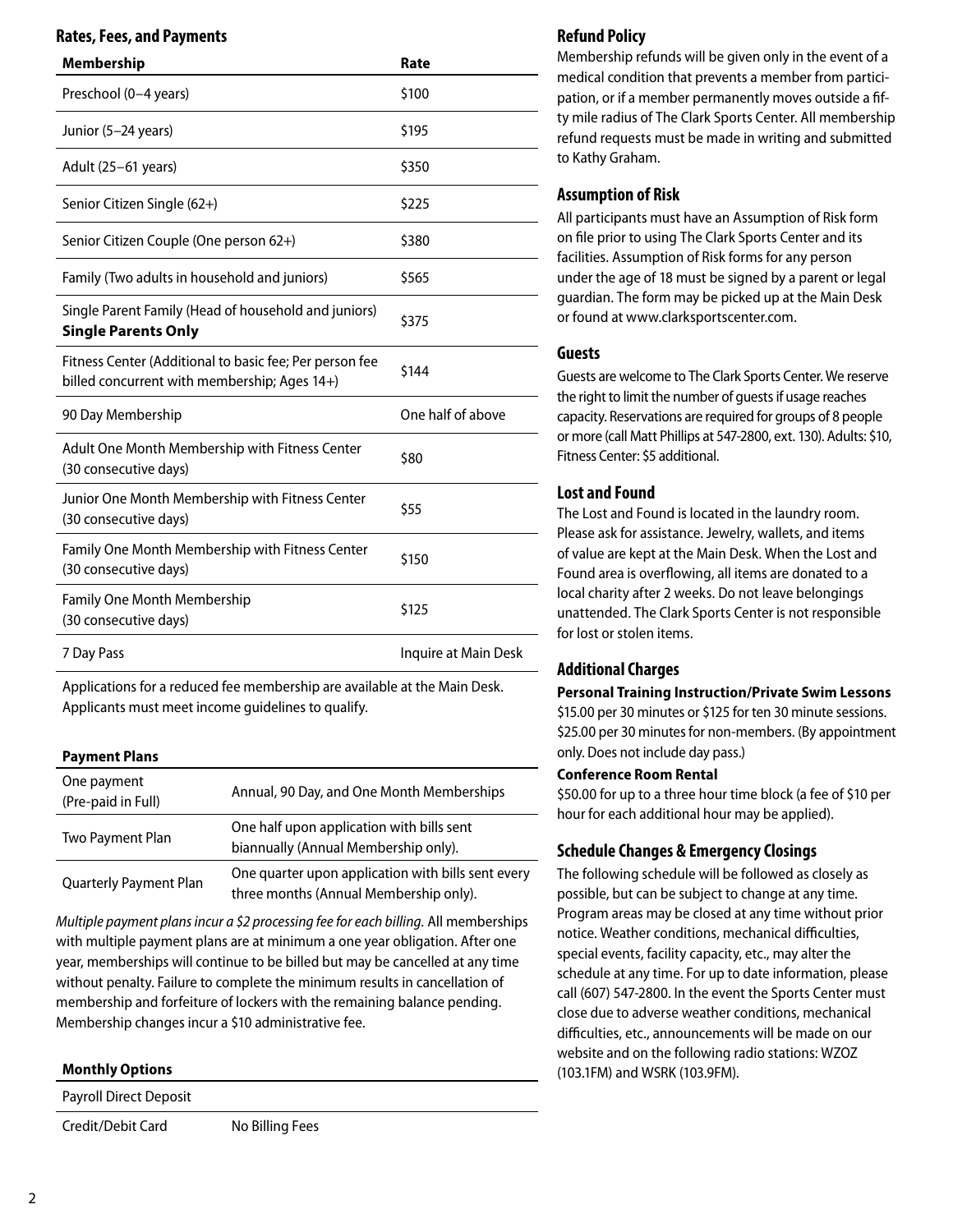# **Lightning Policy**

When you hear the lightning detector siren sound for 15 seconds and amber lights illuminate and rotate, all participants on the fields, tennis courts and ropes course must seek shelter immediately. When the danger has passed, the "all clear" signal is three 5 second alerts on the siren and the lights will shut off.

# **Member and Guest Code of Conduct**

All members and others attending an event or utilizing the Center's facilities or grounds must adhere to all rules and policies of the Sports Center and are expected to act in a safe, courteous and respectful manner at all times. All requests and instructions by the Center's staff should be strictly followed and failure to do so may result in any person, including members, being directed to leave the premises. Prohibited conduct at the Sports Center and Center-sponsored activity off-premises includes, but is not limited to, the following:

- Possession of guns, knives or other weapons;
- Striking, attempting to strike or threatening to strike any staff person, member, visitor or any other person affiliated with the Center;
- Threatening, harassing or intimidating any staff person, member, visitor or any other person affiliated with the Center;
- Foul, profane or abusive language;
- Theft of any property; Smoking; Use of illegal drugs;
- Damaging the facilities of the Center in any way (skateboards, scooters, and roller blades are not allowed on the Sports Center grounds; animals, bicycles; and other potentially damaging devices are not allowed in the building);
- Providing false information or records to the Center;
- Youth who are serving a school suspension may not use the Sports Center while school is in session.

Additionally, any criminal activity or acts or threats of violence may be reported to the proper authorities and prosecuted.

The Clark Sports Center reserves the right to deny, suspend, revoke or limit access to the Sports Center's facilities at its sole discretion in the case of any violation of this Code of Conduct or any rule or policy of the Center, consistent with applicable law. Any question arising regarding the meaning of any provision of this Code of Conduct should be brought to the attention of the Director of The Clark Sports Center. The Center's interpretation of any provision of this Code shall be final.

# **Attire and Etiquette**

Appropriate attire is required to use the Sports Center facilities. Clean sneakers must be worn in the Fitness Center, Sports Performance Area, Group Fitness rooms, racquets courts, gym floor, and running track. Cleats are not allowed inside of the Sports Center. Bathing suits are required to enter the pool; Cut-off shorts and shirts are not allowed as pool attire. Food and drink are allowed only in the upstairs gym floor lobby. Drinks in glass bottles are prohibited inside The Clark Sports Center.

# **Physically Disabled**

The Clark Sports Center is equipped to handle the needs of the physically disabled. The designated handicapped parking area is located near the main entrance. A wheelchair ramp is located in front of the main entrance. Upon entering the building, please ask for assistance at the Main Desk. An elevator is available to provide access to the lower level of the building and the Sports Performance Area. Locker rooms and rest room access for the physically disabled are available. Any questions or concerns can be directed to the Main Desk.

# **Parking, Telephones, and Field Usage**

Parking is available for members and guests in the designated parking areas. Please do not park in the driveways and crosswalks leading to the Sports Center or in the circle near the main entrance. The circle is one way for pickup and drop off, and emergency vehicles only. Persons who park in the circle will be asked to move their vehicles. Parking is prohibited on Co. Hwy. 52.

Use of Sports Center telephones is restricted to business calls and emergencies. Cell phone use is prohibited in all locker rooms.

Permission and check-in is required to use the playing fields adjacent to the Sports Center and Tennis Courts. Non-members must pay any appropriate guest fees.

# **Sex Offender Policy**

Registered or convicted sex offenders are not eligible for membership in The Clark Sports Center or for participation in its programs and activities. Registered or convicted sex offenders shall not enter onto or loiter in the vicinity of the property of The Clark Foundation that is designated as The Clark Sports Center or other property of The Clark Foundation when used for programs and activities of The Clark Sports Center.

# **No Animal Allowed Policy**

Animals are not allowed on Clark Sports Center property at any time (exception: service dogs).

# **Locker Rooms**

Please observe and adhere to the following locker room rules and guidelines (*please note that the Sports Center is not responsible for articles left unattended in the locker rooms or any other part of the building*):

- Men's and women's locker rooms are for members and guests who are beyond high school. Youth locker rooms are for use by youth K-12.
- Locker rooms for the physically disabled are available. Please check in at the Main Desk for options.
- Gender neutral locker room options are available. Please ask the Main Desk for more information.
- Members and guests may use the locker rooms for up to 30 minutes after program areas close at night.
- Day lockers are available by request at the Main Desk for members.
- Saunas are located in the adult locker rooms and may be used by persons 21 years or older.

# **Organized Activities**

Coaching, instruction, training, lessons, and other organized activities must be directed by Clark Sports Center staff unless approved by the appropriate Department Head, Associate Directors, or Director.

3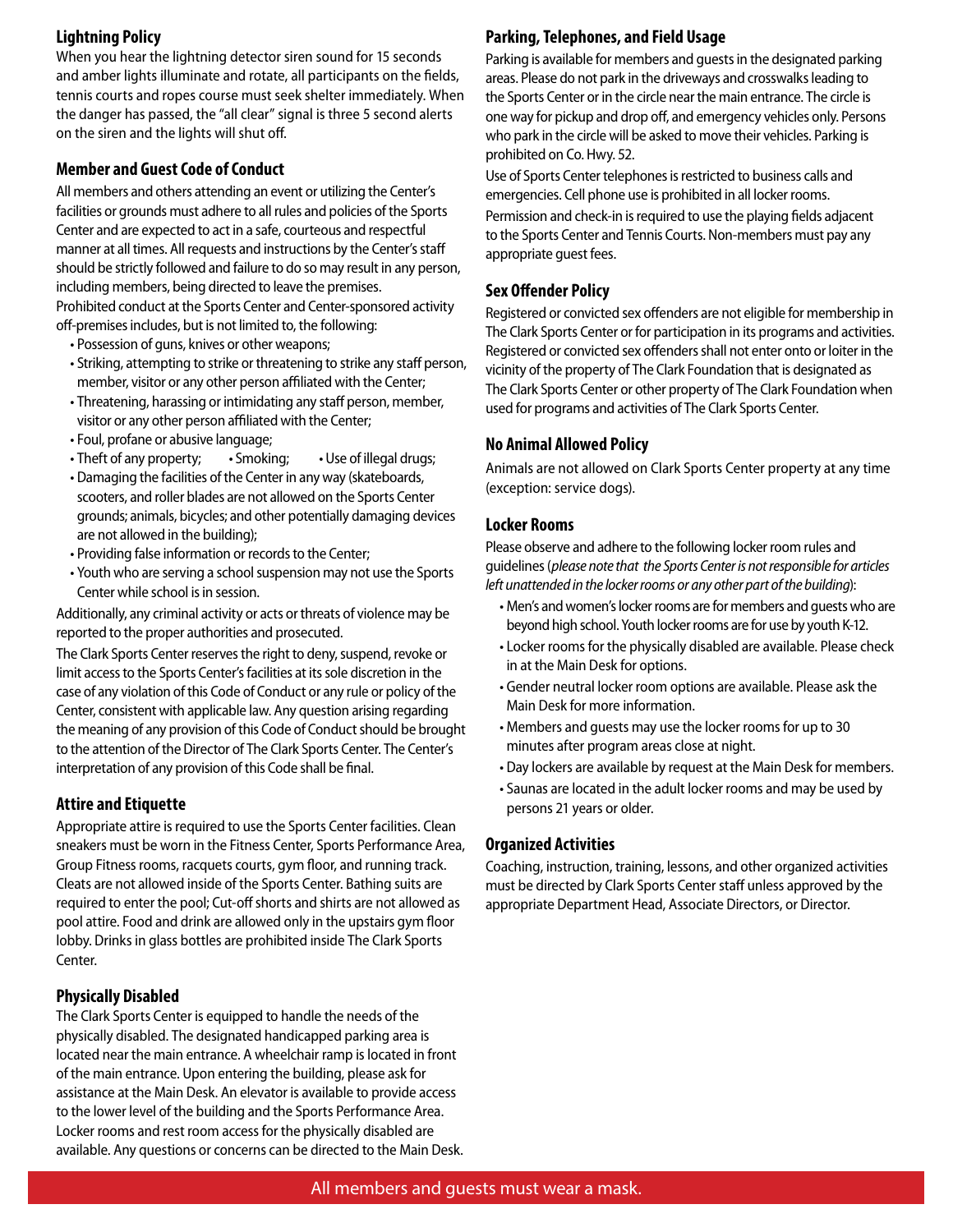# **2021 Sports & Adventure Clinics**

The Clark Sports Center is happy to announce the availability of 2021 Summer Clinics to youth 12-18 years old! Clinics include a variety of Basketball, Bowling, Football, Leadership, Mountain Biking, Plyometrics, Rock Climbing, Strength Training, and Swimming.

# **ADVENTURE \_\_\_\_\_\_\_\_\_\_\_\_\_\_\_\_\_\_\_\_\_\_\_\_\_\_\_\_\_\_\_\_\_\_**

# **ADVANCED MOUNTAIN BIKING**

Date: Thursdays, July 8-29 Ages: 15-18 Time: 1:00-3:00pm Cost: \$100 Member, \$150 Non-member

Join us at Glimmerglass State Park North of Cooperstown, NY for an afternoon workshop to improve your Mountain Bike Skills. This 8 hour workshop will be split into 4 days and will incorporate, "on bike fitness", skills and drills to improve your riding and of course up to 12-mile rides with 1500ft of climbing in the park. This is a sports development workshop for young athletes and is very difficult. Only fit and experienced riders should enroll. Focus is on cross-country/endro mountain bike.

# **CLIMBING CLUB TRAINING**

Date: Wednesdays, July 7-28 Ages: 12-18 Time: 11:00am-1:00pm Cost: \$75 Member, \$100 Non-member

Join us at the Clark Sports Center, Cooperstown, NY for a workshop to improve your climbing. This 8-hour workshop will be split into 4 days and will incorporate "on the ground fitness", and our climbing wall. We will introduce you to beneficial exercises, physically and, mentally to improve your climbing plus, most of all, we climb!

# **KAYAK ROLLING**

Date: Thursdays, July 8-29 Ages: 14+ Time: 5:00-7:00pm Cost: \$20/session Member, \$40/session Non-member

Join us on the scenic Mohican Farms Waterfront of Otsego Lake North of Cooperstown, NY for an afternoon of kayak roll instruction. This 2-Hour on-water and shoreline instructional course will be taught by Jim Diliberto, an ACA Level IV white water kayak instructor, and will take you through the body mechanics of a successful roll, which is applicable to both whitewater kayaks and sea kayaks. Questions, call 315.867.6334.

# **LESSONS IN LEADERSHIP**

Date: Tuesdays, July 6-27 Ages: 12-15 Time: 10:00am-12:00pm Cost: \$150 Member, \$200 Non-member

Join us at the Clark Sports Center, Cooperstown, NY for a morning workshop in group development. This 8-hour workshop will be split into 4 days and will utilize props, our low and high challenge course and take you through the phases of group dynamics to feel and act like a team while we analyze the recipe in developing leadership skills. Questions, call (315) 867-6334.

## **MOUNTAIN BIKING FUNDAMENTAL**

Date: Tuesdays, July 6-27 Ages: 12-14 Time: 1:00-2:30pm Cost: \$75 Member, \$100 Non-member

Join us at the Clark Sports Center, Cooperstown, NY for an afternoon workshop to improve your Mountain Bike Skills. This 6-hour workshop will be split into 4 days and will incorporate "on bike fitness", skills and drills to improve your riding and of course playing on our skills course and short rides here at the sports center. This is a sports development workshop for young athletes.

# **ATHLETICS & TRAINING\_\_\_\_\_\_\_\_\_\_\_\_\_\_\_\_\_\_\_\_\_\_\_\_**

# **BASKETBALL TRAINING**

Date: Monday through Thursdays, July 5-August 6 Ages: 12-18

Time: Ages 15-18, 7:00-9:00am (Mon/Wed), 11:00am-1:00pm (Tues/Thurs) Ages 12-14, 1:00-3:00pm (Mon/Wed), 7:00-9:00am (Tues/Thurs) Cost: \$125 members/\$175 non-members (athletics package)

Our Summer Basketball Training program is designed to provide every player with the skills they need to compete at their level. From junior to collegiate basketball we focus the training to advance each atheletes skills. We will feature training on offensive skills from guards to post players. We will also focus on speed and agility training as well as full court conditioning and group drills. Members only.

## **FOOTBALL - LINEMEN**

Date: Thursdays, July 8-August 16 Ages: 12-18 Time: 10:00-11:00am Cost: \$50 members/\$100 non-member

The OL/DL Football Clinic is geared towards football players either currently playing or having aspirations of playing on either the offensive or defensive (or both) line on a Club, High School, or Collegiate Football Program. Each session will consist of position focused drills, skill work, training and conditioning. Examples of positioned focused session will include foot work, pass and run blocking techniques, as well as stunt work for both the offensive and defensive lines.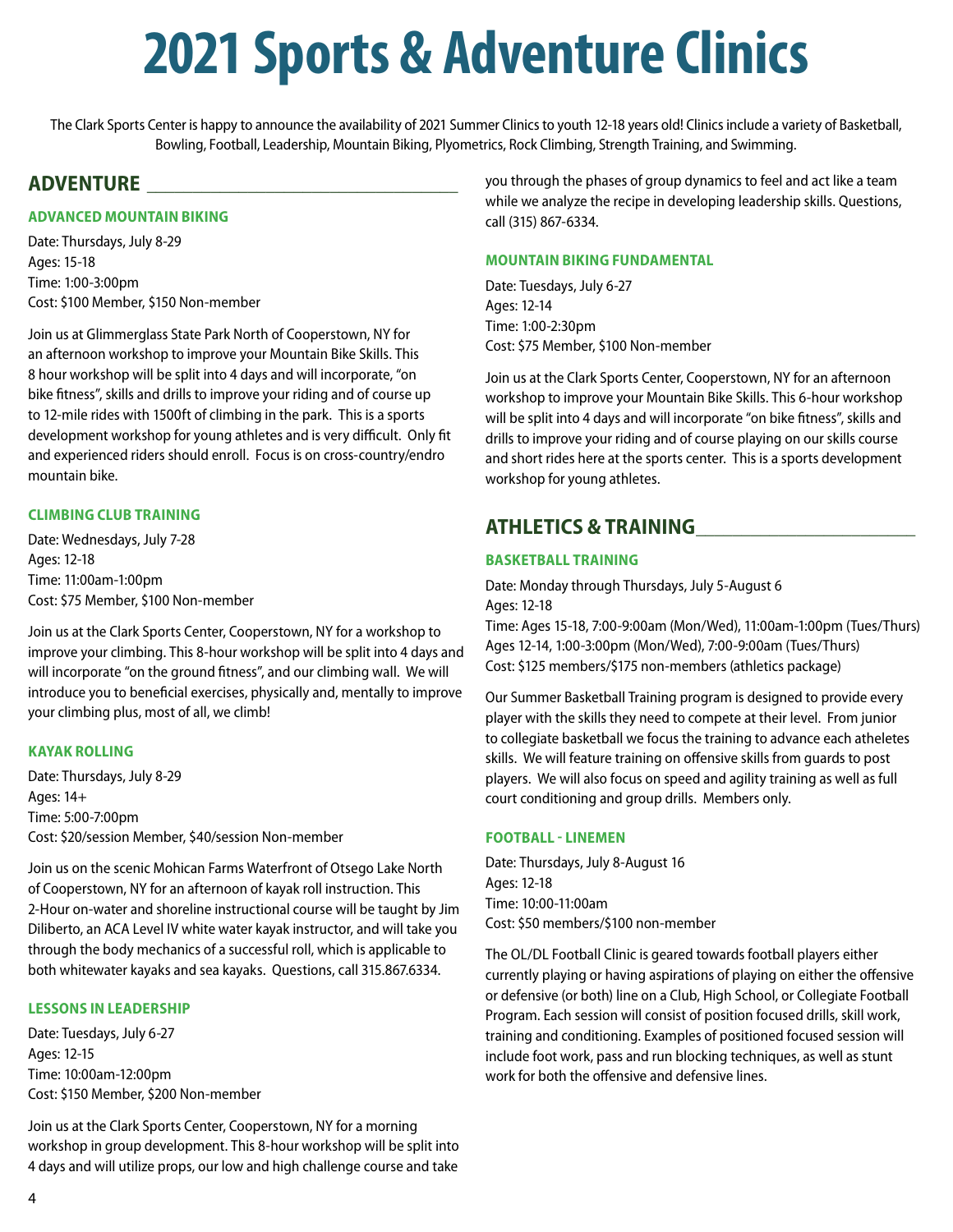# **FOOTBALL - SKILLS**

Date: Thursdays, July 8-August 16 Ages: 12-18 Time: 11:00am-12:00pm Cost: \$50 members/\$100 non-member

The Football Skills Clinic is designed for football players either currently playing or having aspirations of playing a skills position (i.e. Quarterback, Running Back, or Receiver) on a Club, High School, or Collegiate Football Program. Each session will comprise of technique work pertaining to each offensive skill position, which includes drills, training and conditioning, and skill focused work.

# **PLYOMETRICS (JUMP) TRAINING**

Date: Tuesdays & Thursdays, July 13-August 19 Ages: 15-18 Time:9:00-10:00am Cost: \$125 members/\$175 non-members (athletics package)

A one hour session geared toward improving vertical jump and leg power. Participants will be taught proper mechanics and be given a daily workout to meet these goals. Good for athletes in all sports that require generation of leg power. Please bring a water bottle. The Plyometric (Jump) Camp will be directed by Health & Fitness Director, Rich Jantzi. Rich is a certified Plyometrics instructor through NFPT and has over 20 years of experience with plyometrics.

# **YOUTH STRENGTH TRAINING**

Date: Mondays, July 12-August 16 Ages: 13-18 9:00-10:00am (Ages 13-15) 10:15-11:15am (Ages 16-18) Cost: \$125 members/\$175 non-members (athletics package)

A one hour session geared toward improving overall fitness. Participants will learn the "basics", be taught proper mechanics and be given a daily workout. Good for all athletes in all sports. Please bring a water bottle. Youth Strength Training will be directed by Health & Fitness Director, Rich Jantzi. Rich is a Certified Trainer with over 20 years experience.

# **AQUATICS \_\_\_\_\_\_\_\_\_\_\_\_\_\_\_\_\_\_\_\_\_\_\_\_\_\_\_\_\_\_\_\_\_\_\_\_**

# **COMPETITIVE SWIM WORKSHOP**

Date: Tuesdays, July 6-August 3 Ages: 12-18 1:00-2:30pm (Ages 12-14) 2:30-4:00pm (Ages 15-18) Cost: \$50 members/\$100 non-member

Participants will be working on technique, drills and endurance for the 4 competitive swim strokes, as well as competitive starts, turns and finishes.

## **DRY LAND TRAINING FOR SWIMMERS**

Date: Tuesday, July 6-August 3 Ages: 12-18 2:45-3:30pm (Ages 12-14) 1:30-2:15pm (Ages 15-18)

In conjunction with Competitive Swim Clinic. A 45 min training circuit in the sport performance area of the fitness center that focuses on strength, cardiovascular and core movements specific to swimming.

## **JR. LIFEGUARD**

Date: Thursdays, July 8-August 5 Ages: 12-14 Time: 1:00-2:30pm Cost: \$50 members/\$100 non-member

Jr. Lifeguard is a pre-certification program for young teens. Our Jr. Lifeguard program educates and demonstrates some of the many aspects of being a professional lifeguard including basic lifeguarding techniques, teamwork, personal water safety, & personal fitness. This program is meant to spark interest in lifeguarding and enrich personal water safety. This course is not a lifeguard certification course.

# **BOWLING**

# **BOWLING**

Ages: 12-14 Session 1: July 12-14 Session 2: July 26-28 Session 3: August 9-11 Time: 9:00-11:00am Cost: \$50 Member, \$80 Non-member (per session)

Ages: 15-18 Session 1: July 19-21 Session 2: August 2-4 Session 3: August 16-18 Time: 9:00-11:00am Cost: \$50 Member, \$80 Non-member (per session)

Bowling Clinic will be instructed by Clark Sports Center Athletic Director Barry Gray with assistance from Mike Kenney. Bowlers will learn the basic 4 step approach, working on fundamentals through drills and competition, plus one on one instruction.

- Bowlers are encouraged to bring a snack and drink.
- Masks are required if not vaccinated, proof of vaccination no mask required.
- Bowlers will use the same ball and shoes they choose for the week.

Register online today for all clinics. If you do not have login credentials set up to register, please email Membership Director, Kathy Graham, at grahamk@clarksportscenter.com.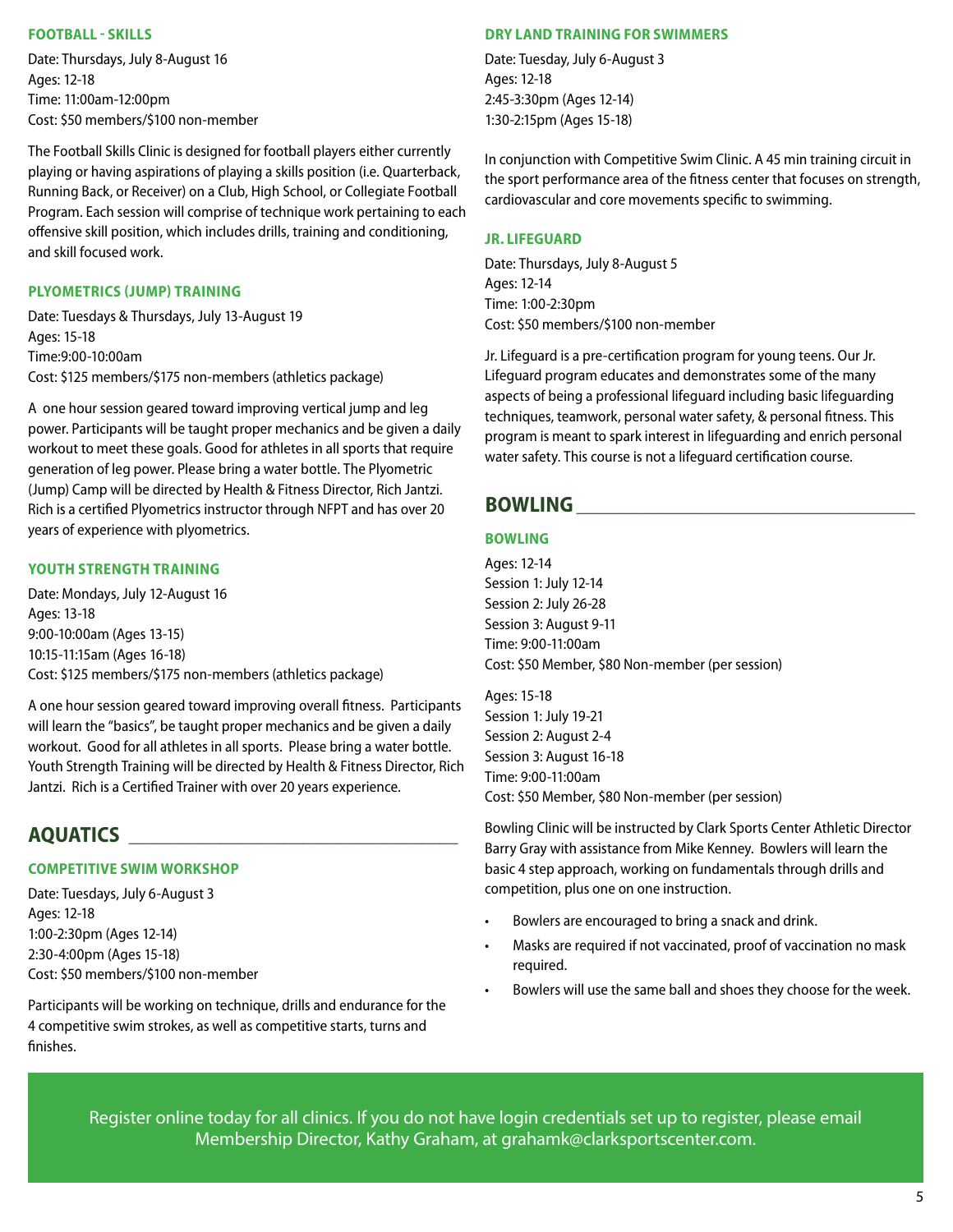# Adventure Programs

# **Indoor Rock Wall Climbing Hours**

| <b>Monday</b>  | <b>Tuesday</b> | Wednesday      | Thursday    | <b>Friday</b>  | Saturday      |
|----------------|----------------|----------------|-------------|----------------|---------------|
| Open Climb     | Open Climb     | Open Climb     | Open Climb  | Open Climb     | Open Climb    |
| 9:00am-12:00pm | 4:00-7:30pm    | 9:00am-12:00pm | 4:00-7:30pm | 9:00am-12:00pm | 1:00-4:30pm   |
|                |                |                |             |                |               |
|                |                |                |             |                |               |
|                |                |                |             |                |               |
|                |                |                |             |                | <b>Sunday</b> |
|                | Closed         |                |             |                |               |

**The Bouldering Wall** • Located in the Gym Floor, open to all ages. The Wall is open year-round. The Wall is off limits during clinics and special events.

# **Adventure Outings**

# **Learning the Ropes**

Learn to make the jump from climbing indoors to outside climbing. Moss Island in Little Falls New York is our local outdoor climbing community meet up spot and a perfect place to try climbing outside for the first time. The Adventure Department is excited to have you join us at this climbing venue. We will have the ropes setup and some helmets to lend. After a belay lesson you're off. You must bring your personal gear including shoes, harness, and a chalk bag. The Adventure Staff will be there to answer questions, teach belaying, tie knots, coach movement, and help you get the feel of real rock. Open to members 18+. Wednesdays, 5:00-8:00pm. Outing fee of \$5. Dates: June 30, July 7, 14, 21 & 28.

# Bowling

| <b>Monday</b>          | <b>Tuesday</b>                | Wednesday                     | Thursday               | <b>Friday</b>          | <b>Saturday</b>       | <b>Sunday</b> |
|------------------------|-------------------------------|-------------------------------|------------------------|------------------------|-----------------------|---------------|
| Open<br>$9:00 - 12:00$ | <b>Open</b><br>$9:00 - 12:00$ | <b>Open</b><br>$9:00 - 12:00$ | Open<br>$9:00 - 12:00$ | Open<br>$9:00 - 12:00$ | Open<br>$1:00 - 5:00$ | <b>CLOSED</b> |
| Open                   | <b>Open</b>                   | <b>Open</b>                   | Open                   | <b>Open</b>            |                       |               |
| $1:00 - 5:00$          | $1:00 - 5:00$                 | $1:00 - 5:00$                 | $1:00 - 5:00$          | $1:00 - 5:00$          |                       |               |
| Summer League          |                               |                               |                        | <b>Open</b>            |                       |               |
| 6:00-9:00              |                               |                               |                        | $6:00 - 9:00$          |                       |               |
| June 7-July 26         |                               |                               |                        |                        |                       |               |
|                        |                               |                               |                        |                        |                       |               |



## **Bowling Fees**

|              | <b>Juniors</b> | <b>HS/College</b> | <b>Adults</b> |
|--------------|----------------|-------------------|---------------|
| Game         | 75¢            | \$1.00            | \$2.00        |
| <b>Shoes</b> | 25¢            | 50¢               | 50¢           |

# **Bowling Rules and Guidelines**

- Bowlers must begin activity no later than 20 minutes before closing time.
- Open bowling is available on a first come, first serve basis.
- Bowling shoes are required at all times.
- Balls, score sheets, and pencils are provided. Assistance with scoring is available.
- Bumper lanes are available.
- Food and drink must remain on the upper level table area.
- Groups of 8 or more are required to make reservations by calling Matt Phillips at 547-2800.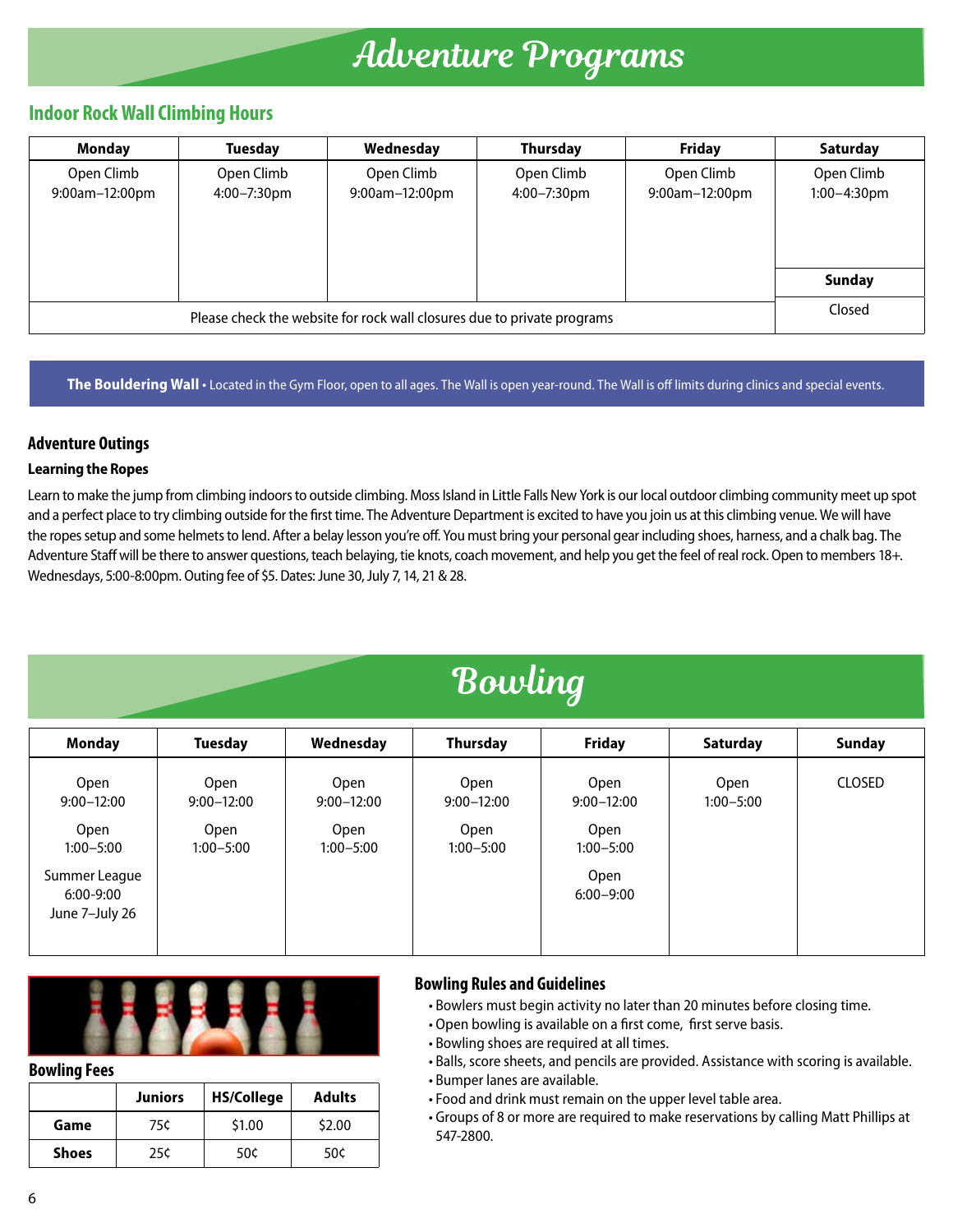# Gym Floor

| <b>Monday</b>                           | <b>Tuesday</b>                           | Wednesday                               | Thursday                                 | <b>Friday</b>                            | Saturday              | <b>Sunday</b>         |
|-----------------------------------------|------------------------------------------|-----------------------------------------|------------------------------------------|------------------------------------------|-----------------------|-----------------------|
| Open Floor<br>$5:30 - 7:00$             | Open Floor<br>$5:30 - 7:00$              | Open Floor<br>$5:30 - 7:00$             | Open Floor<br>$5:30 - 7:00$              | Open<br>$5:30 - 7:00$                    | Open<br>$8:00 - 5:00$ | Open<br>$8:00 - 1:00$ |
| Closed for<br>training<br>$7:00 - 9:00$ | Closed for<br>training<br>$7:00 - 9:00$  | Closed for<br>training<br>$7:00 - 9:00$ | Closed for<br>training<br>$7:00 - 9:00$  | Closed for<br>training<br>$7:00 - 11:00$ |                       |                       |
| Open Floor<br>$9:00 - 1:00$             | Open Floor<br>$9:00 - 11:00$             | Open Floor<br>$9:00 - 1:00$             | Open Floor<br>$9:00 - 11:00$             | Open Floor<br>$11:00 - 9:00$             |                       |                       |
| Closed for<br>training<br>$1:00 - 3:00$ | Closed for<br>training<br>$11:00 - 1:00$ | Closed for<br>training<br>$1:00 - 3:00$ | Closed for<br>training<br>$11:00 - 1:00$ |                                          |                       |                       |
| Open Floor<br>$3:00 - 9:00$             | Open Floor<br>$1:00 - 5:00$              | Open Floor<br>$3:00-9:00$               | Open Floor<br>$1:00 - 5:00$              |                                          |                       |                       |
|                                         | Closed for<br>training<br>$5:00 - 7:00$  |                                         | Closed for<br>training<br>$5:00 - 7:00$  |                                          |                       |                       |
|                                         | Open Floor<br>$7:00 - 9:00$              |                                         | Open Floor<br>$7:00 - 9:00$              |                                          |                       |                       |

# **Gym Floor Rules and Information**

- *Food and drink are not allowed on the Gym Floor!*
- Non-marking sneakers are required on the floor at all times.
- The Bouldering Wall is open during general Gym Floor operating hours except during clinics, special events and league play on the Gym Floor.
- Special groups and activities such as clinics, tournaments, basketball games, training, and camps take priority over open play.
- We advise to call ahead to verify open gym times.

# **Running Track Schedule, Rules, and Information**

- The Running Track is open for general use from opening to closing every day with the exception of special programs.
- Walkers and runners must go in the direction of the arrow.
- Please walk single file if there are other walkers or runners.
- The track may not be used as a spectator area.



# Trackman Golf Simulator

Another indoor opportunity to practice your skills year round! The Golf Simulator is for adult members only (18+ and out of high school).

# **Golf Simulator Hours**

Monday 6:00am–9:00pm (Latest reservation is 8:00pm) Tuesday 8:00am–9:00pm (Latest reservation is 8:00pm) Wednesday 8:00am–9:00pm (Latest reservation is 8:00pm) Thursday 8:00am–9:00pm (Latest reservation is 8:00pm) Friday 6:00am–5:00pm (Latest reservation is 4:00pm) Saturday 8:00am–1:00pm (Latest reservation is 12:00pm)

# **Golf Simulator Cost**

Cost to play is \$40/hour (up to 4 people), maximum of 4 hours.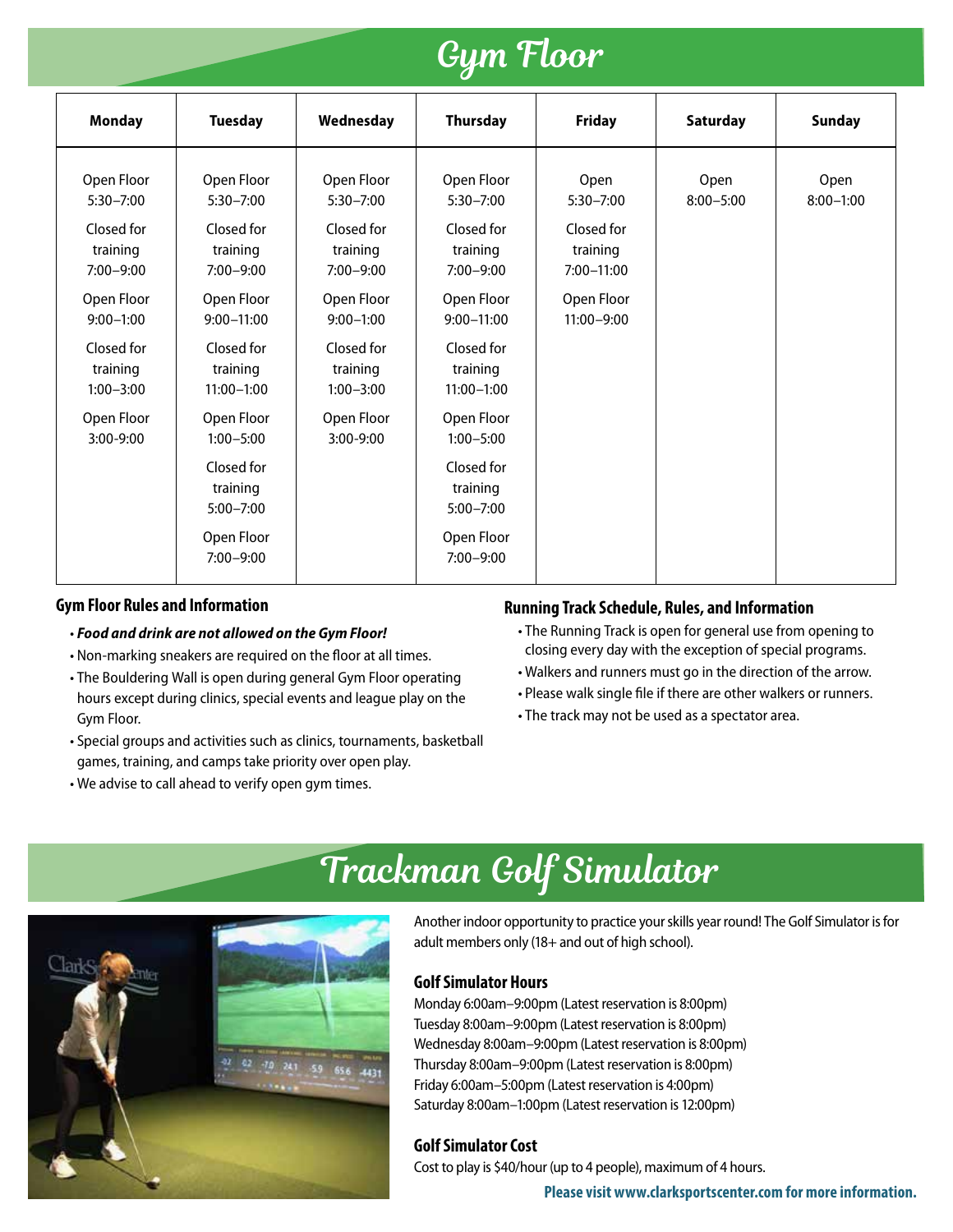# **Lap Pool** Schedule

This schedule may change without notice at any time. For the most up-to-date information, visit www.clarksportscenter.com. **Monday Tuesday Wednesday Thursday Friday Saturday** Open Fitness 5:30-8:00am Adult 8:00-10:00am Aqua Body Blast 9:15-10:00am (3 lanes closed) Open Swim 10:00am-12:00pm Adult 12:00-1:00pm Open Swim 1:00am-5:00pm Adult 5:00-6:30pm Open Swim 6:30-9:00pm Open Fitness 5:30-8:00am Adult 8:00-10:00am Open Swim 10:00am-12:00pm Adult 12:00-1:00pm Open Swim 1:00am-5:00pm Adult 5:00-6:30pm Open Swim 6:30-9:00pm Open Fitness 5:30-8:00am Adult 8:00-10:00am Aqua Body Blast 9:15-10:00am (3 lanes closed) Open Swim 10:00am-12:00pm Adult 12:00-1:00pm Open Swim 1:00am-5:00pm Adult 5:00-6:30pm Open Swim 6:30-9:00pm Open Fitness 5:30-8:00am Adult 8:00-10:00am Open Swim 10:00am-12:00pm Adult 12:00-1:00pm Open Swim 1:00am-5:00pm Adult 5:00-6:30pm Open Swim 6:30-9:00pm Open Fitness 5:30-8:00am Adult 8:00-10:00am Open Swim 10:00am-12:00pm Adult 12:00-1:00pm Open Swim 1:00am-5:00pm Adult 5:00-6:30pm Open Swim 6:30-9:00pm Adult 8:00-10:00am Open Swim 10:00am-12:00pm Adult 12:00-1:00pm Open Swim 1:00-5:00pm **Sunday** Adult 8:00-10:00am Open Swim 10:00am-12:00pm Adult 12:00-1:00pm June 29–August 29 Teaching Pool Schedule June 29–August 29 This schedule may change without notice at any time. For the most up-to-date information, visit www.clarksportscenter.com. **Red = Pool Closed Monday Tuesday Wednesday Thursday Friday Saturday Open Swim 5:30-8:00am Adult 8:00-10:00am Open Swim 10:00am-12:00pm Adult 12:00-1:00pm Physical Therapy 1:00-2:00pm Open Swim 2:00-5:00pm Adult 5:00-6:30pm Open Swim 6:30-9:00pm Open Swim 5:30-8:00am Adult 8:00-10:00am Physical Therapy 10:00-11:00am Open Swim 11:00am-12:00pm Adult 12:00-1:00pm Physical Therapy 1:00-2:00pm Open Swim 2:00-5:00pm Adult 5:00-6:30pm Open Swim 6:30-9:00pm Open Swim 5:30-8:00am Adult 8:00-10:00am Open Swim 10:00am-12:00pm Adult 12:00-1:00pm Physical Therapy 1:00-2:00pm Open Swim 2:00-5:00pm Adult 5:00-6:30pm Open Swim 6:30-9:00pm Open Swim 5:30-8:00am Adult 8:00-10:00am Physical Therapy 10:00-11:00am Open Swim 11:00am-12:00pm Adult 12:00-1:00pm Physical Therapy 1:00-2:00pm Open Swim 2:00-5:00pm Adult 5:00-6:30pm Open Swim 6:30-9:00pm Open Swim 5:30-8:00am Adult 8:00-10:00am Open Swim 10:00am-12:00pm Adult 12:00-1:00pm Physical Therapy 1:00-2:00pm Open Swim 2:00-5:00pm Adult 5:00-6:30pm Open Swim 6:30-9:00pm Adult 8:00-10:00am Open Swim 10:00am-12:00pm Adult 12:00-1:00pm Open Swim 1:00-5:00pm Sunday Adult 8:00-10:00am Open Swim 10:00am-12:00pm Adult 12:00-1:00pm**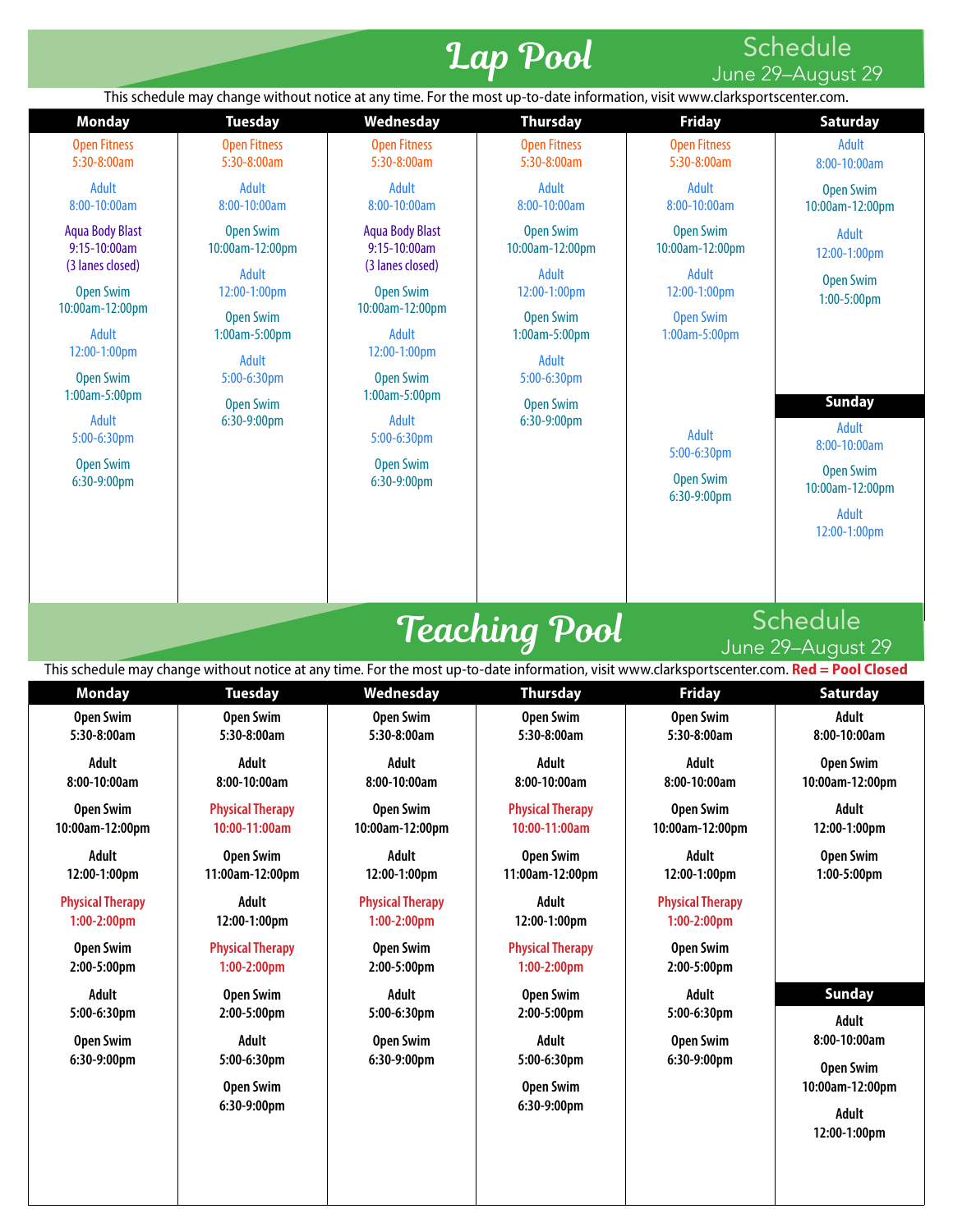# Diving Pool Schedule

# June 29–August 29

|                                                                                                                                                                                | This schedule may change without notice at any time. For the most up-to-date information, visit www.clarksportscenter.com. |                                                                                                                                                                              |                                                                                                                       |                                                                                                                                        | $0$ and $27$ ragual $27$                                                                                                                                   |
|--------------------------------------------------------------------------------------------------------------------------------------------------------------------------------|----------------------------------------------------------------------------------------------------------------------------|------------------------------------------------------------------------------------------------------------------------------------------------------------------------------|-----------------------------------------------------------------------------------------------------------------------|----------------------------------------------------------------------------------------------------------------------------------------|------------------------------------------------------------------------------------------------------------------------------------------------------------|
| <b>Monday</b>                                                                                                                                                                  | <b>Tuesday</b>                                                                                                             | Wednesday                                                                                                                                                                    | <b>Thursday</b>                                                                                                       | <b>Friday</b>                                                                                                                          | <b>Saturday</b>                                                                                                                                            |
| <b>Open Fitness</b><br>5:30-8:00am                                                                                                                                             | <b>Open Fitness</b><br>5:30-8:00am                                                                                         | <b>Open Fitness</b><br>5:30-8:00am                                                                                                                                           | <b>Open Fitness</b><br>5:30-8:00am                                                                                    | <b>Open Fitness</b><br>5:30-8:00am                                                                                                     | <b>Adult</b><br>8:00-10:00am                                                                                                                               |
| <b>Sweat Wet!</b><br>8:00-8:45am<br>POOL CLOSED<br><b>Adult</b>                                                                                                                | Adult<br>8:00-10:00am<br><b>Open Swim</b><br>10:00am-12:00pm                                                               | <b>Sweat Wet!</b><br>8:00-8:45am<br>POOL CLOSED<br>Adult                                                                                                                     | Adult<br>8:00-10:00am<br><b>Open Swim</b><br>10:00am-12:00pm                                                          | Adult<br>8:00-10:00am<br><b>Open Swim</b><br>10:00am-12:00pm                                                                           | <b>Open Swim</b><br>10:00am-12:00pm<br><b>Adult</b><br>12:00-1:00pm                                                                                        |
| 9:00-10:00am<br><b>Open Swim</b><br>10:00am-12:00pm<br>Adult<br>12:00-1:00pm<br><b>Open Swim</b><br>$1:00am-5:00pm$<br>Adult<br>5:00-6:30pm<br><b>Open Swim</b><br>6:30-9:00pm | Adult<br>12:00-1:00pm<br><b>Open Swim</b><br>1:00am-5:00pm<br>Adult<br>5:00-6:30pm<br><b>Open Swim</b><br>6:30-9:00pm      | 9:00-10:00am<br><b>Open Swim</b><br>10:00am-12:00pm<br>Adult<br>12:00-1:00pm<br><b>Open Swim</b><br>1:00am-5:00pm<br>Adult<br>5:00-6:30pm<br><b>Open Swim</b><br>6:30-9:00pm | Adult<br>12:00-1:00pm<br><b>Open Swim</b><br>1:00am-5:00pm<br>Adult<br>5:00-6:30pm<br><b>Open Swim</b><br>6:30-9:00pm | <b>Adult</b><br>12:00-1:00pm<br><b>Open Swim</b><br>1:00am-5:00pm<br><b>Adult</b><br>5:00-6:30pm<br><b>Open Swim</b><br>$6:30-9:00$ pm | <b>Open Swim</b><br>$1:00-5:00$ pm<br><b>Sunday</b><br><b>Adult</b><br>8:00-10:00am<br><b>Open Swim</b><br>10:00am-12:00pm<br><b>Adult</b><br>12:00-1:00pm |

# **Adult Private Swim Lessons**

Please complete the Adult Private Swim Lesson Request Form and return it to the Aquatics Department. We will contact you directly to coordinate lesson times. Lessons will be coordinated based on instructor and pool availability during times that are reserved.

For more information, please contact Mat Robinson by calling (607) 547-2800, ext. 114, or email robinsonm@clarksportscenter.com.

Lesson Cost: \$15 for one 30 minute lesson, \$125 for ten 30 minute lessons

# Fitness Game Room

# **Fitness Game Room Hours**

| <b>Monday</b> | <b>Tuesday</b> | Wednesday     | Thursday      | <b>Friday</b> | Saturday      |
|---------------|----------------|---------------|---------------|---------------|---------------|
| <b>Open</b>   | <b>Open</b>    | <b>Open</b>   | Open          | <b>Open</b>   | Open          |
| 9:00am-5:00pm | 9:00am-5:00pm  | 9:00am-5:00pm | 9:00am-5:00pm | 9:00am-5:00pm | 9:00am-5:00pm |
|               |                |               |               |               | <b>Sunday</b> |
|               |                |               |               |               | CLOSED        |
|               |                |               |               |               |               |
|               |                |               |               |               |               |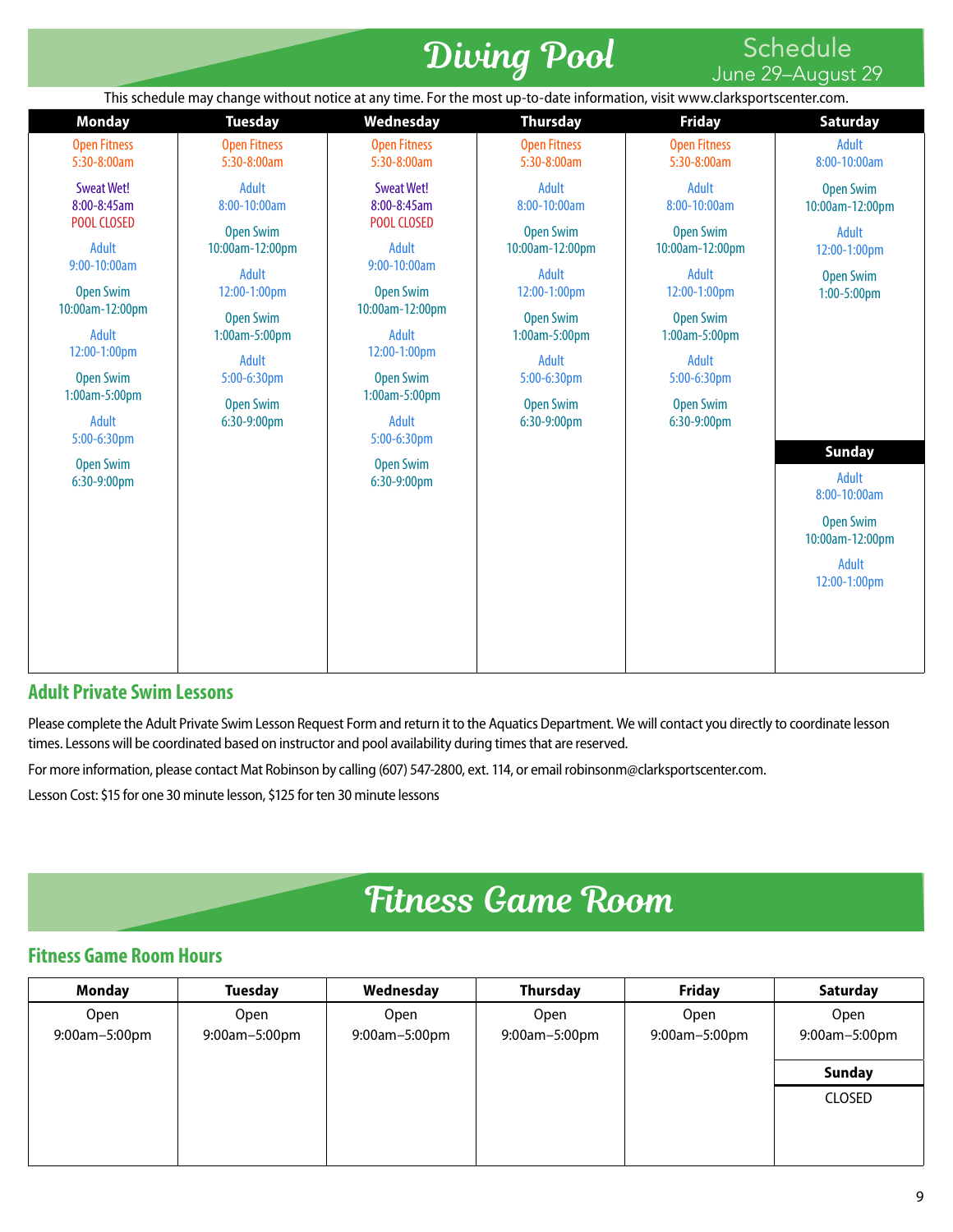

| July 3           | Don            |
|------------------|----------------|
| July 10          | Colleen        |
| July 17          | <b>Kara</b>    |
| July 24          | <b>Carlene</b> |
| July 31          | Gretchen       |
| <b>August 7</b>  | Colleen        |
| <b>August 14</b> | Gretchen       |
| <b>August 21</b> | Don            |
| <b>August 28</b> | Carlene        |
|                  |                |



| July 4           | Closed         |
|------------------|----------------|
| July 11          | <b>Melissa</b> |
| July 18          | <b>Melissa</b> |
| July 25          | Rebecca        |
| <b>August 1</b>  | <b>Rebecca</b> |
| <b>August 8</b>  | Lisa           |
| <b>August 15</b> | <b>Rebecca</b> |
| <b>August 22</b> | <b>Rebecca</b> |
| <b>August 29</b> | <b>Rebecca</b> |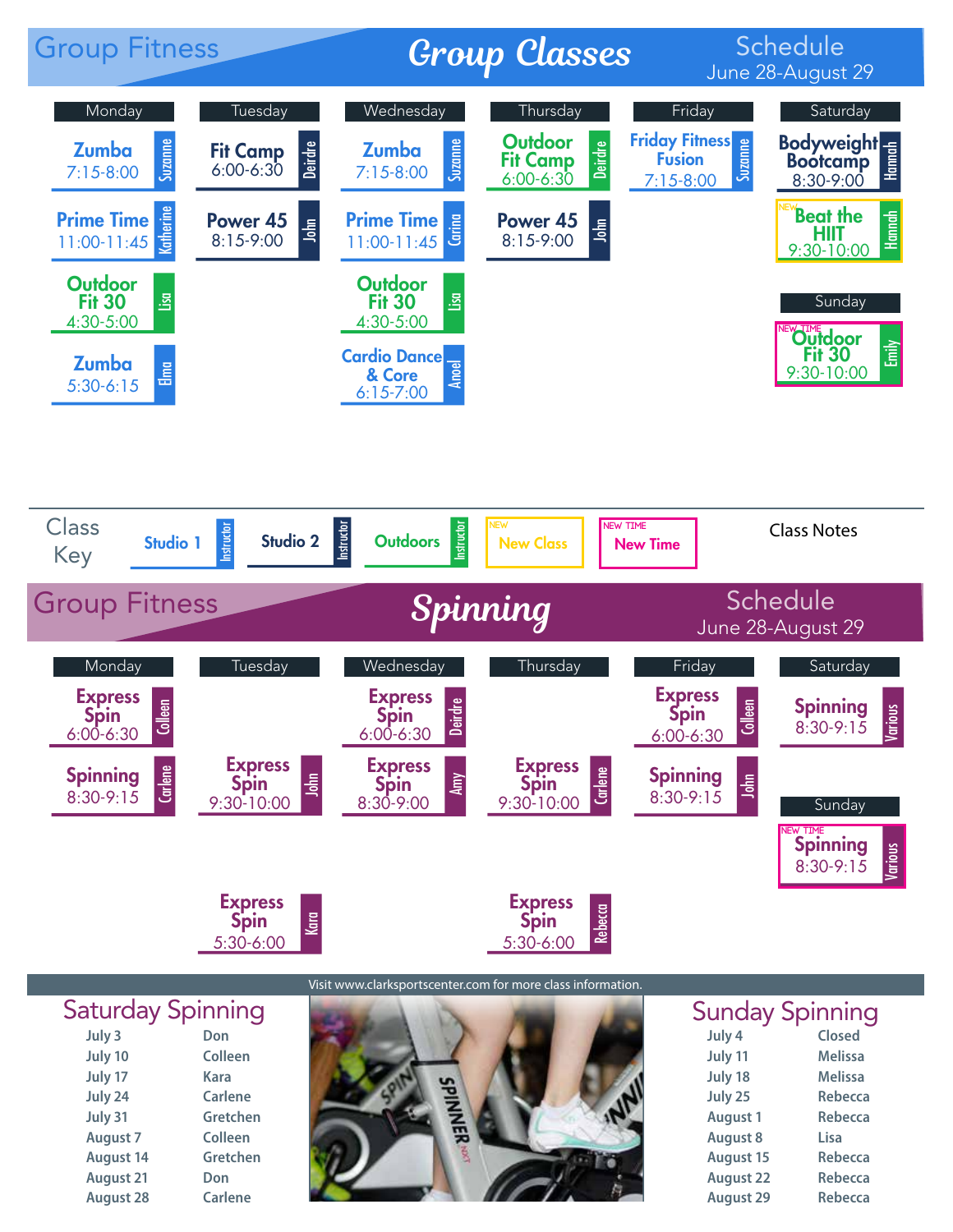

Reservations are required for all Group Fitness classes. If you do not have login credentials set up to make

# **Group Fitness Class Information & Policies**

- Group Fitness studios & Spinning ® bikes are for classes only.
- Most classes require set up time. Please arrive to class 5 minutes prior to scheduled starting time. No admittance 5 minutes after class starts.
- Group Fitness classes are included in the base membership fee and are available on a first come, first serve basis.
- Participants must be 12 years of age or older.
- Appropriate clothing and clean footwear is required. Please bring a water bottle to class.
- Classes are subject to change and may be cancelled at any time.
- Instructor substitutions may occur without notice.
- Please check online (http://www.clarksportscenter.com/group-fitness/class-descriptions/) or at the Health & Fitness desk for class size limits.
- Personal headphones are not permitted during Group Fitness classes.
- It is recommended to bring your own yoga mat to yoga classes.